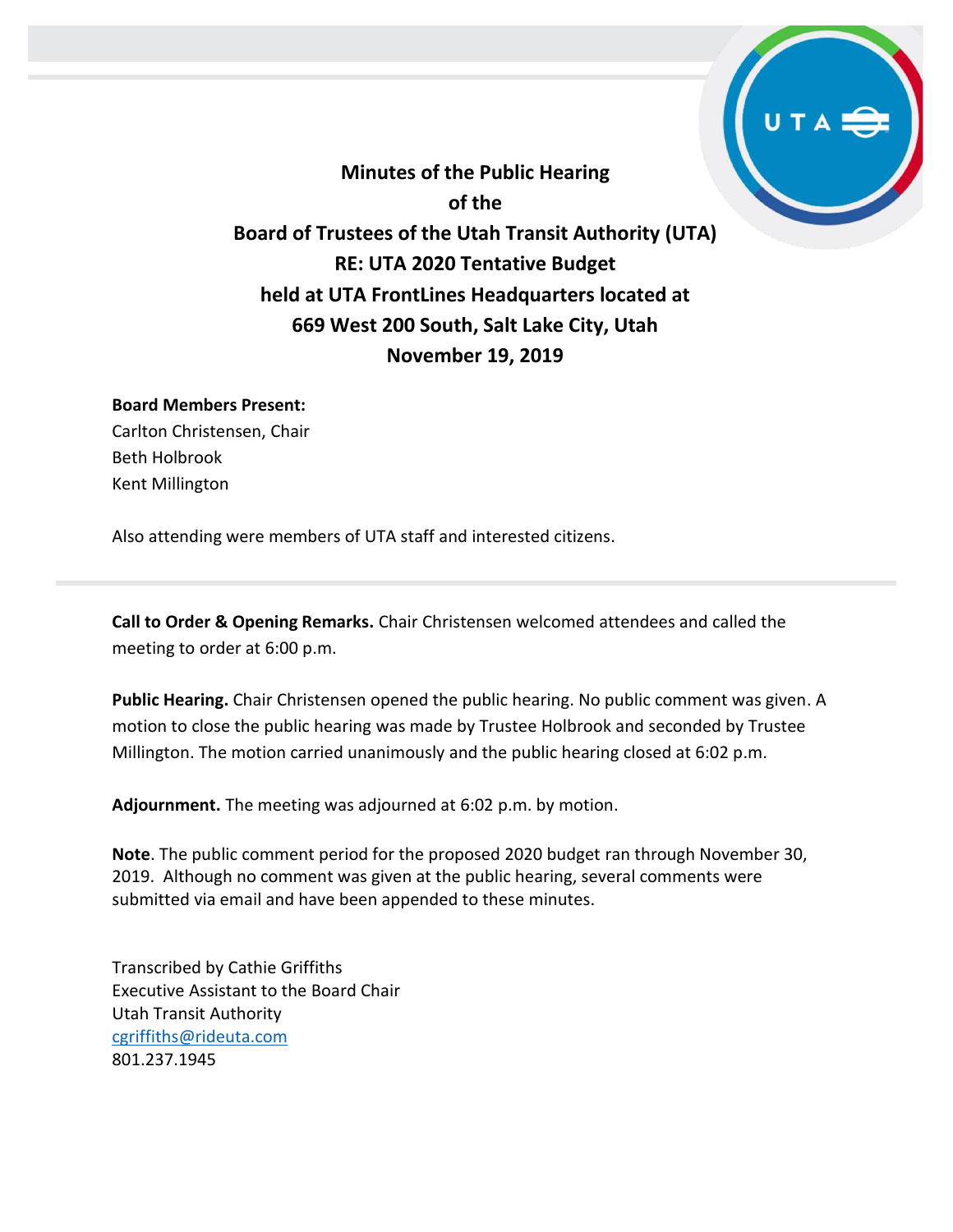*This document is not intended to serve as a full transcript as additional discussion may have taken place; please refer to the meeting materials, audio, or video located at <https://www.utah.gov/pmn/sitemap/notice/569517.html> for entire content.*

*This document along with the digital recording constitute the official minutes of this meeting.*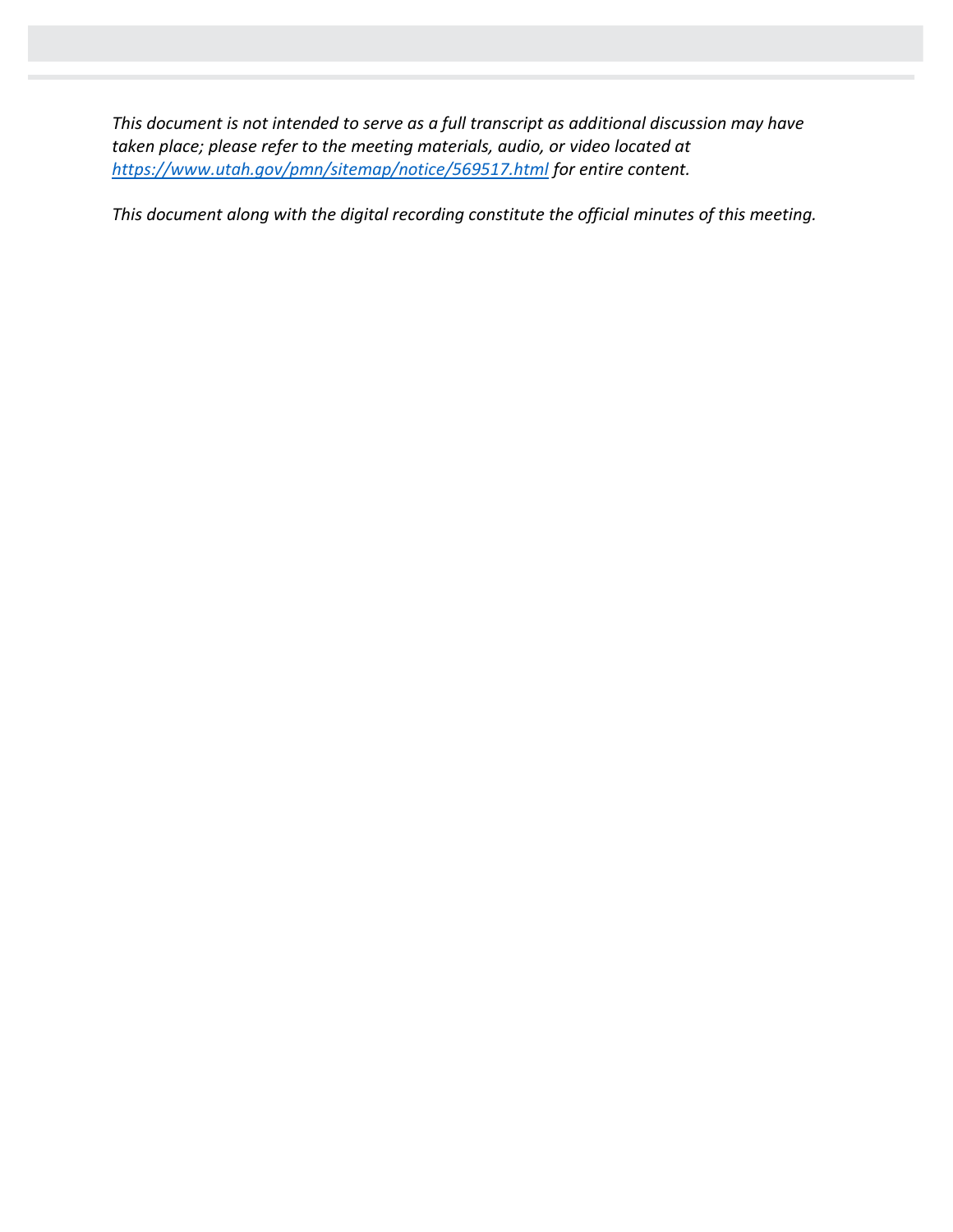## 2020 Draft Budget - Public Comments Received

| <b>Feedback Date</b> | <b>First Name</b> | Last        | <b>Board</b>                                 | <b>Customer Comment</b>                                                                                                                                                                                                                                                                                                                                                                                                                                                                                                                                                                                                                                                                                                                                                                                                                                                                                                                                                                                                                                                                                                                                                                                                                                                                                                                                                                                                                                                                                                                                                                                                                                                                                                                                                                                                                                                                                                                                                                                                                                                                                                                                                                                                                                                                                                                                                                                                                                                                                                                                                                                                                                                                                                                                                                                                                                                                                                                                                                                                                                                                                                                                                                                                                                                                                                                                                                                                                                                                                               |
|----------------------|-------------------|-------------|----------------------------------------------|-----------------------------------------------------------------------------------------------------------------------------------------------------------------------------------------------------------------------------------------------------------------------------------------------------------------------------------------------------------------------------------------------------------------------------------------------------------------------------------------------------------------------------------------------------------------------------------------------------------------------------------------------------------------------------------------------------------------------------------------------------------------------------------------------------------------------------------------------------------------------------------------------------------------------------------------------------------------------------------------------------------------------------------------------------------------------------------------------------------------------------------------------------------------------------------------------------------------------------------------------------------------------------------------------------------------------------------------------------------------------------------------------------------------------------------------------------------------------------------------------------------------------------------------------------------------------------------------------------------------------------------------------------------------------------------------------------------------------------------------------------------------------------------------------------------------------------------------------------------------------------------------------------------------------------------------------------------------------------------------------------------------------------------------------------------------------------------------------------------------------------------------------------------------------------------------------------------------------------------------------------------------------------------------------------------------------------------------------------------------------------------------------------------------------------------------------------------------------------------------------------------------------------------------------------------------------------------------------------------------------------------------------------------------------------------------------------------------------------------------------------------------------------------------------------------------------------------------------------------------------------------------------------------------------------------------------------------------------------------------------------------------------------------------------------------------------------------------------------------------------------------------------------------------------------------------------------------------------------------------------------------------------------------------------------------------------------------------------------------------------------------------------------------------------------------------------------------------------------------------------------------------------|
|                      |                   | <b>Name</b> | <b>Comment Type</b>                          |                                                                                                                                                                                                                                                                                                                                                                                                                                                                                                                                                                                                                                                                                                                                                                                                                                                                                                                                                                                                                                                                                                                                                                                                                                                                                                                                                                                                                                                                                                                                                                                                                                                                                                                                                                                                                                                                                                                                                                                                                                                                                                                                                                                                                                                                                                                                                                                                                                                                                                                                                                                                                                                                                                                                                                                                                                                                                                                                                                                                                                                                                                                                                                                                                                                                                                                                                                                                                                                                                                                       |
| 11/7/2019            | Trent             | Florence    | 2020 Budget<br>Comment<br>Submission         | I wanted to let you know I have red thru and reviewed the upcoming year's budget and I most sincerely agree with all of the numbers and new items and proposals which<br>are being brought forward in proposing for new bus purchases and with also making sure the most highest priorty mainstream improvement projects are properly planned<br>for and completed within the properly aloted time for completion dates. I really think the improvement projects are really important in and with helping to further strethen<br>mass transit better and more service efficiency within the uta services coredors and also helps to garentee a much more safer riding environment. I also very strongly<br>believe all of uta needs to work more on figuring out how to cut down on the fixed route service operation gaps for servicing areas and times when passengers could and<br>should normally be able to get and obtain a valued bus ride but do to other operation constraints and cutbacks due to budgeting and ridership and other safety concerns<br>those same garenteed trips can actually no longer be offered as operatorable and as public service mass transit times and stops within the fixed route and other services<br>operating areas of the system anymore. I really think all of uta services coridor operating services needs to work more on the 2019 to 2050 utah transportation plan and<br>also work on more fixed and paratransit services which can operate on a more garenteeable service and operating time schedule of more like seven days a week eighteen<br>hours of service delivery between six A.M. and midnight or something of that nature something to that affect. I also very strongly believe uta also needs to work more on<br>how it can operate micro transiting services into its already congruent operating services it already has as well as how to further more properly collect bus and buspass and<br>mobile online fares for such micro transit services being blended and built into the mass uta operating full service grid uta already has in its operating core. At the sametime<br>I think also regarding paratransit uta needs to continue to work on the feasibility of how the ride to go app will work and its true functionality being able to help paratransit<br>riders with their monthly and weekly purchases of paratransit buspasses. I also very strongly believe regarding the price structure between paratransit and fixed route the<br>base one way fare price structure between both the services of fixed route flex routing and traditional uta paratransit should all actually be set and based at the same price<br>as all fixed route services and all three bus services should be setup to be able to have their riders and passengers be able to purchase one all month long one card<br>discounted buspass instead of having to purchase mulltiple punchcards for covering the same whole entire month on paratransit services to be extremely restricted to only<br>being able to afford to use only two trips per day due to the limit of punchs for say which would be allowed all month on four punchcards. I also very strongly think all of<br>the paratransit sub contractor companies which operate all the different counties could actually very much more effectively be covered by one uta Paratransit traditional<br>paratransit contractor from Salt Lake County's traditional Paratransit System possibly. |
| 11/12/2019           | <b>Brandon</b>    | Potter      | 2020 Budget<br>Comment<br>Submission         | I don't know if this is where I should give a comment about routes That need improvement or not, but I am wondering if the 240 bus or 35 to magna bus could be improved<br>alittle at night since the 240 bus gets to Harmon's at 7:22 pm and The 35 will leave 4000 w at 7:25 pm and the the 240 arrives at 7:52 and 35 leaves at 7:55 pm the 240 8:52<br>pm, 9:52 pm and 10:52 pm, the 35 leaves 4000 w at 8:53, 9:53, and 10:53 pm so it doesn't give enough time for the 240 passengers to get on the 35 so they have to miss<br>the bus and have. To wait 30 mins . I had to miss the 35 bus a few times.                                                                                                                                                                                                                                                                                                                                                                                                                                                                                                                                                                                                                                                                                                                                                                                                                                                                                                                                                                                                                                                                                                                                                                                                                                                                                                                                                                                                                                                                                                                                                                                                                                                                                                                                                                                                                                                                                                                                                                                                                                                                                                                                                                                                                                                                                                                                                                                                                                                                                                                                                                                                                                                                                                                                                                                                                                                                                                        |
| 11/18/2019           | Philip            | Sauvageau   | 2020 Budget<br>Comment<br>Submission         | Overall the proposed budget captures the needs of the system. I appreciate the inclusion property acquisition between Ogden to Brigham City. It would be good to find a<br>way in the budget for purchasing of land that becomes available adjacent to FrontRunner with willing sellers. If a seller puts property on the market it would be helpful to<br>acquire it before something else gets built on it. The process to add more double track on FrontRunner is a multi year endeavor so the little bits now will help. Also,<br>examine any pre work for train electrification through the north Vinyard double track.                                                                                                                                                                                                                                                                                                                                                                                                                                                                                                                                                                                                                                                                                                                                                                                                                                                                                                                                                                                                                                                                                                                                                                                                                                                                                                                                                                                                                                                                                                                                                                                                                                                                                                                                                                                                                                                                                                                                                                                                                                                                                                                                                                                                                                                                                                                                                                                                                                                                                                                                                                                                                                                                                                                                                                                                                                                                                          |
| 11/18/2019           | George            |             | Chapman 2020 Budget<br>Comment<br>Submission | I am against using the new increased taxes for anything other than service increases. Salary of drivers needs to be increased and is not in the budget. A 50% turnover of<br>first year drivers is poor management!<br>UTA should not be cancelling many of their bus buys but should increase buses if they really want to increase service.<br>The Depot Garage project (going over \$100 million) should be scaled back and the outlying garages proposed for later should be rushed forward to decrease the large<br>number of empty deadhead buses.<br>UTA should be spending a lot of money on increasing parking lots which are limiting ridership increases (see Booz Allen Hamilton reports/studies). Vineyard needs a big<br>parking lot before double tracking.<br>UTA should be negotiating with SLCO to decrease fares or implement a \$25 a month pass to increase local bus ridership. Proposals to lower fare to zero will increase the use<br>of UTA by so called undesirables and studies show that that decreases ridership increases.                                                                                                                                                                                                                                                                                                                                                                                                                                                                                                                                                                                                                                                                                                                                                                                                                                                                                                                                                                                                                                                                                                                                                                                                                                                                                                                                                                                                                                                                                                                                                                                                                                                                                                                                                                                                                                                                                                                                                                                                                                                                                                                                                                                                                                                                                                                                                                                                                                                             |